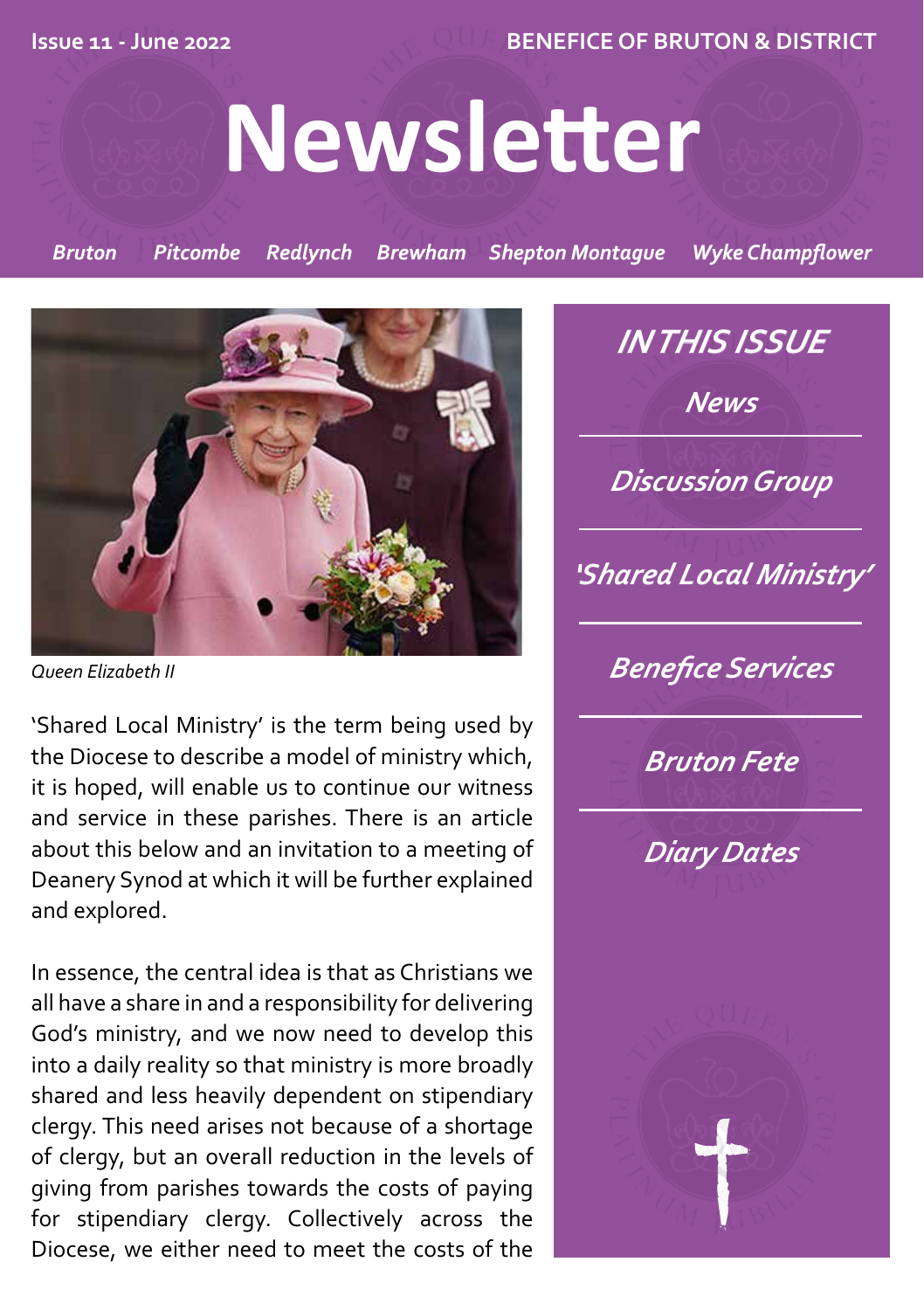stipendiary clergy, or reduce the number of clergy to a level that we are willing to pay for (the Diocese has already embarked on other cost-cutting measures alongside the proposed reduction in clergy, but those measures alone do not deliver the necessary savings).

So what might this Shared Local Ministry look like in this Benefice? That is the question we are being asked to consider over the coming months. Where do our strengths lie and what are the resources God has provided to us for ministry here? If the amount of ministry received from stipendiary clergy were to reduce, how might we respond? What shape do we envisage church will take here?

The Benefice Council has met to begin to engage with these questions and formulate a response to the Diocese. Please do your own thinking and praying and let the Rector (or your churchwardens) know your thoughts. One thing seems reasonably certain: the current situation whereby we are provided with stipendiary clergy in return for a financial contribution that does not cover the cost of that ministry will not continue for much longer.

The Rector is more than willing to meet with people individually or in groups to discuss these issues.

*If you have something to contribute to a future edition of this newsletter, do please send it to the Rector at the benefice office address.*

*Easy-to-follow details of how to receive this newsletter by email can be found on the St Mary's website, or email benefice@stmarysbruton.org. If you are aware of someone who might like to receive it but does not use email, please consider printing a copy yourself and delivering it to them.*

# *NEWS*

The next bishop of Bath and Wells has been chosen, though not yet appointed. Rt Rev'd Michael Beasley is currently the Bishop of Hertford, and we look forward to welcoming him and his family to this Diocese, hopefully early in the Autumn. You can read about his background on the Diocesan website.

We have said our farewells to Rev'd Roger Burt, who has now left Sexey's Hospital and moved to Chard to take up a new post at Cricket St Thomas. He goes with our continuing prayers for his part in God's ministry in that place. We await news of the appointment of a new chaplain at Sexey's Hospital.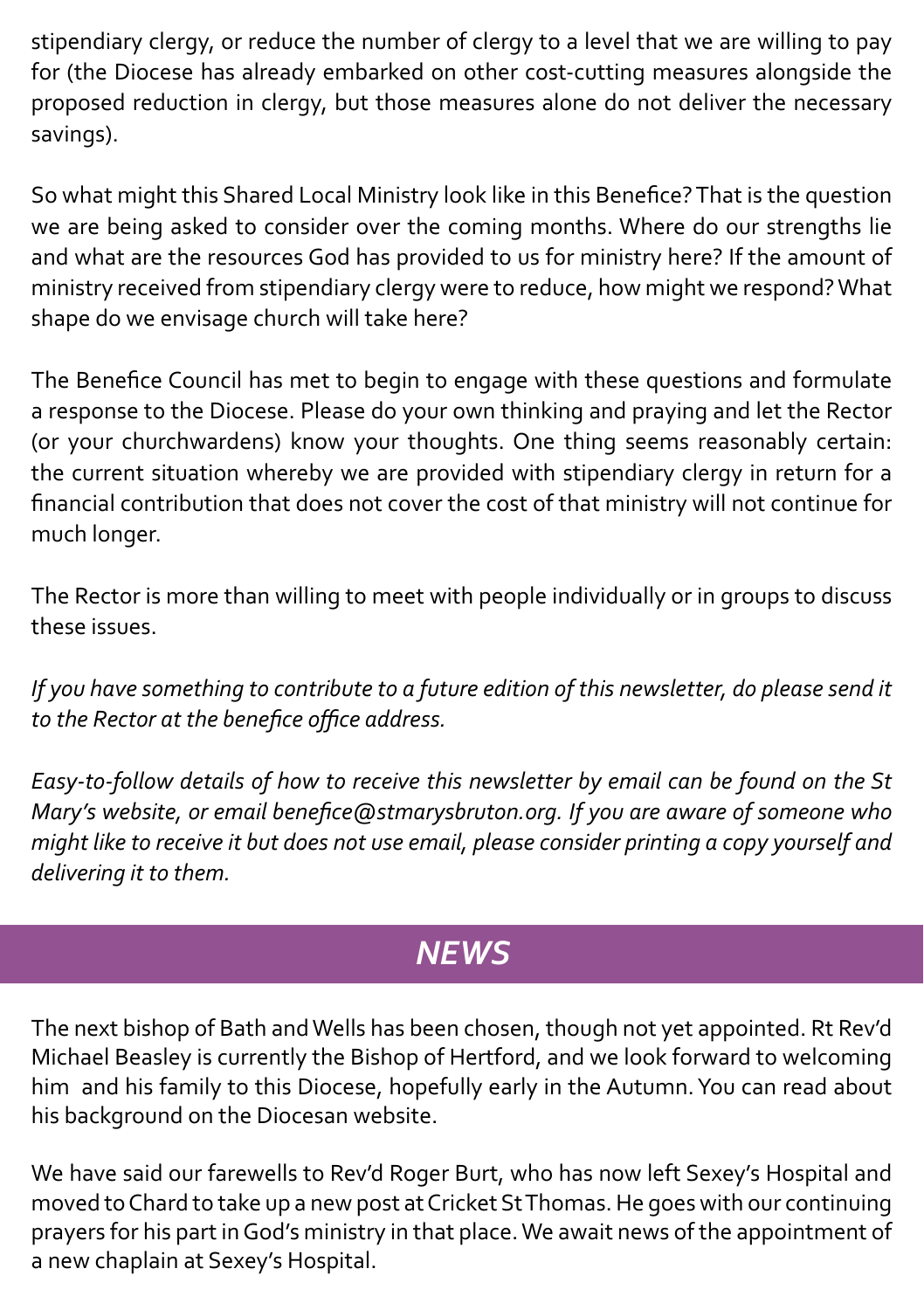The art exhibition 'Flock', curated by Bo Lee & Workman Galleries continues at St Peter's, Redlynch until 11 June. This has generated considerable interest and we are considering the possibility of further exhibitions at St Peter's.

St Peter's, Shepton Montague is opening its doors as a film venue. This is part of finding ways of enabling greater community use of the church building and serving the local community. First up is Kenneth Branagh's film 'Belfast' on 89June at 7.30 pm. Tickets are available on the door.

Rev'd George Beverly, the chaplain at King's School, Bruton is due to be ordained priest on 25 June. Please pray for George and for the continuing flourishing of his contribution to God's ministry.

Thank you to Jill and Alistair Pearce who have offered to help with occasional copying and assembling of documents in the Benefice Office – very welcome extra hands!

St Mary's, Bruton is due to host a concert given by the Tenor Gregory Steward, who will sing a selection of romantic songs and popular favourites. Tickets can be bought in advance from the pharmacy on Bruton High Street or on the door and are priced at £10 and include an interval drink. The concert begins at 7.30pm.

#### *PLATINUM JUBILEE*

Each parish celebrated the Queen's Jubilee over the course of the special holiday weekend. Shepton Montague lit a magnificent beacon on Thursday evening, and there were fireworks at Hauser & Wirth in Bruton. The lucky ones had their street parties before the rain came on Sunday afternoon, the unlucky ones either got wet or adapted. We supplemented our Pentecost services with some extra prayers for the Queen and the choir at Bruton gave a memorable rendition of Handel's coronation anthem, 'Zadok the priest', from which the resident bats are still recovering.



*Queen Elizabeth II*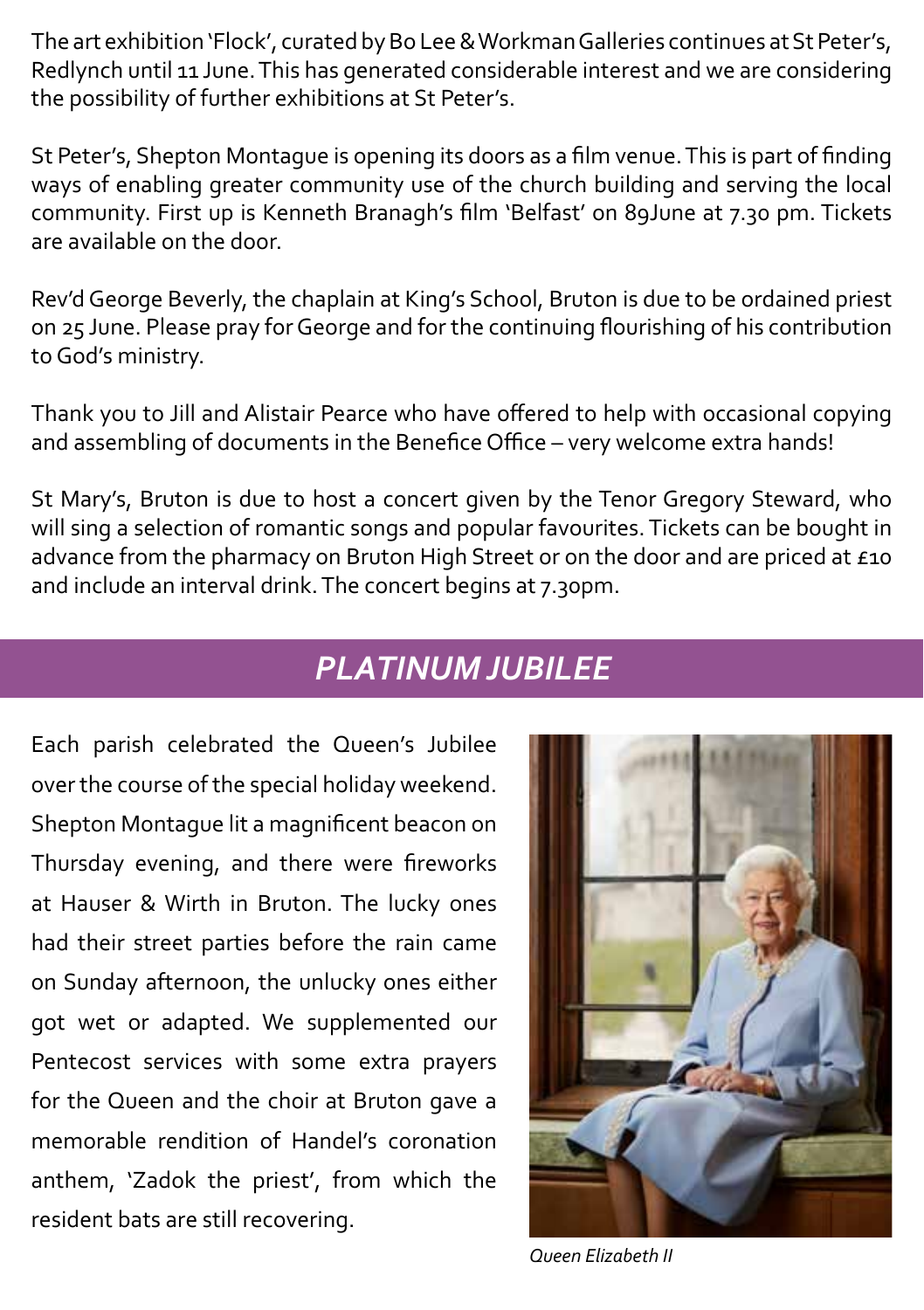

*Jubilee Celebrations in Pitcombe. Photo: Charles Brook*

### *DISCUSSION GROUP*



*Humbler Faith, Bigger God by Sam Wells*

We will be resuming our discussion group, this time based on Sam Wells' new book 'Humbler Faith, Bigger God', which considers some of the most common objections to the Christian faith and proposes some responses. Some notes will be provided to prompt our discussion. We will aim to meet weekly on Monday evenings, starting at 6.00pm. The first meeting will be on Monday 13 June. The venue will be decided when we have a feel for likely numbers. Please let the Rector know if you would like to be part of this, as together we explore and deepen our faith.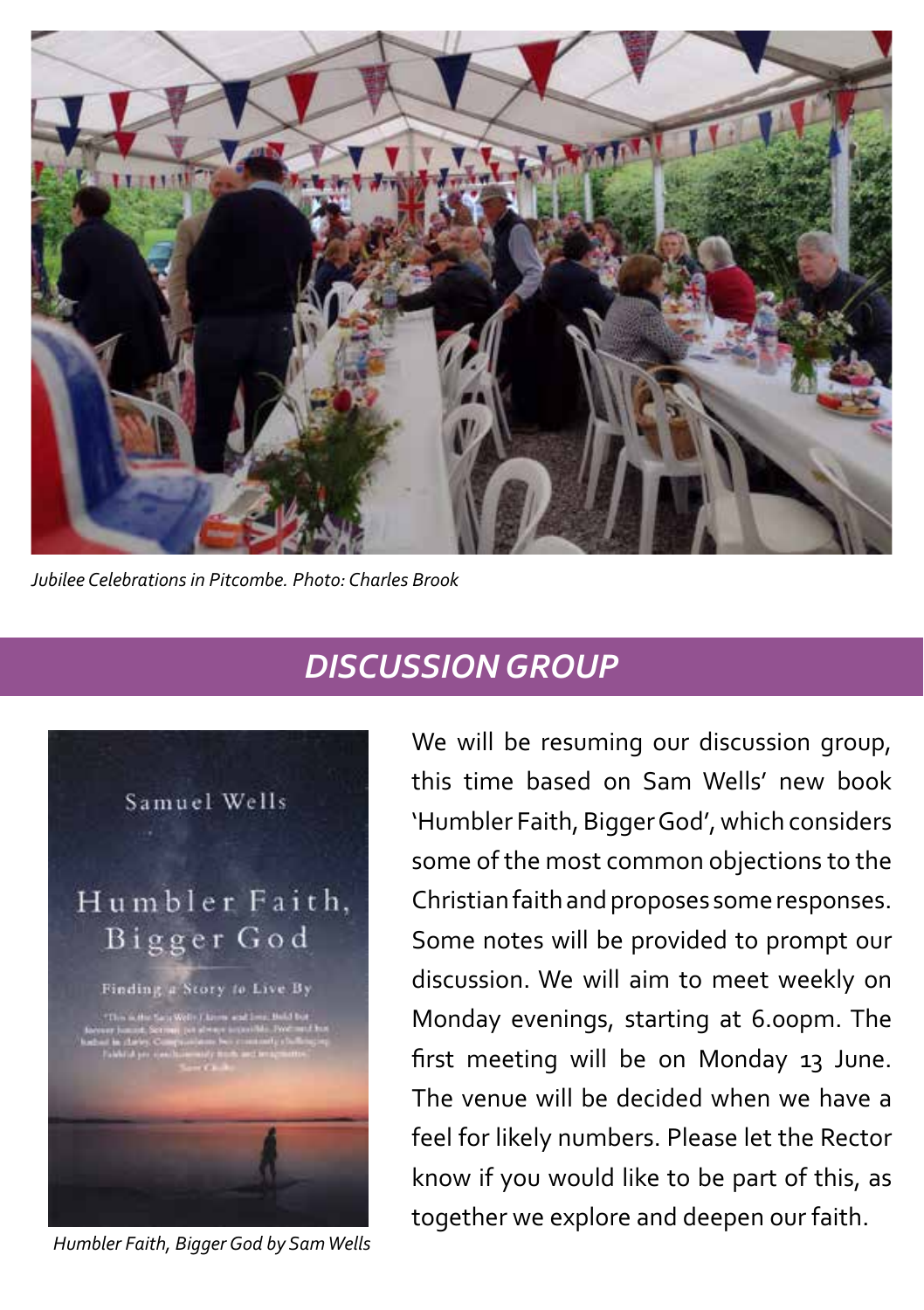## *'SHARED LOCAL MINISTRY'*

As has been mentioned in previous issues of this Newsletter, the Diocese is considering how to respond to falling income from the parishes across the Diocese, as many do not pay their Parish Share in full, with the result that the Diocese suffers a deficit in its budget. One key proposal is to reduce the number of stipendiary clergy. We have now been informed that we must come up with proposals for a way to reduce the number of stipendiary clergy in this Deanery (that is, the Bruton and Cary Deanery, comprising 10 benefices) from the current 8.5 down to 7. So, we have to see how we can shape our ministry in a way that does not depend as much on stipendiary clergy. Our ministry is, of course, already shared between stipendiary clergy and other people – retired clergy, a few paid staff, and many volunteers – across a whole range of our activities. But if we are to reduce the number of hours that stipendiary clergy devote to ministry in any given parish, we need to work out how we will respond, and what would have to change.

There will be a meeting of Deanery Synod at North Barrow Village Hall on Wednesday 8 June at 7.30pm to discuss these issues. All are invited to attend that meeting, not just elected members of Deanery Synod. The way in which we respond to these proposals could have profound implications on our shared life together as God's church in this place. Do please participate in these discussions by attending the meeting and/or making your views known to your churchwardens or the Rector. Thank you to those who have already done so. The Benefice Council has already met to discuss these issues and a written response to the Diocese is being prepared.

## *BENEFICE SERVICES*

At the moment, when there is a 5th Sunday in the month, we have been holding a single service on that Sunday morning at 11.00 am at St Mary's, Bruton, to which all in the Benefice are encouraged to come. It seems that this is not a good idea, as the service is not well supported. In the past, the Benefice service was not always held at St Mary's but rotated around the Benefice. It was no better supported then.

The idea behind holding a single service for the whole Benefice on these few occasions each year is to try to remind ourselves that we are not members of our own individual parish churches (the Church of England has no concept of membership in that sense), but are all part of a single Church that is global. It is also intended to be an opportunity to get to know one another better, enjoy worship in greater numbers, encourage one another and share thoughts and ideas relating to the life of the parishes. But it is not working, and now is the time to face up to that and think again.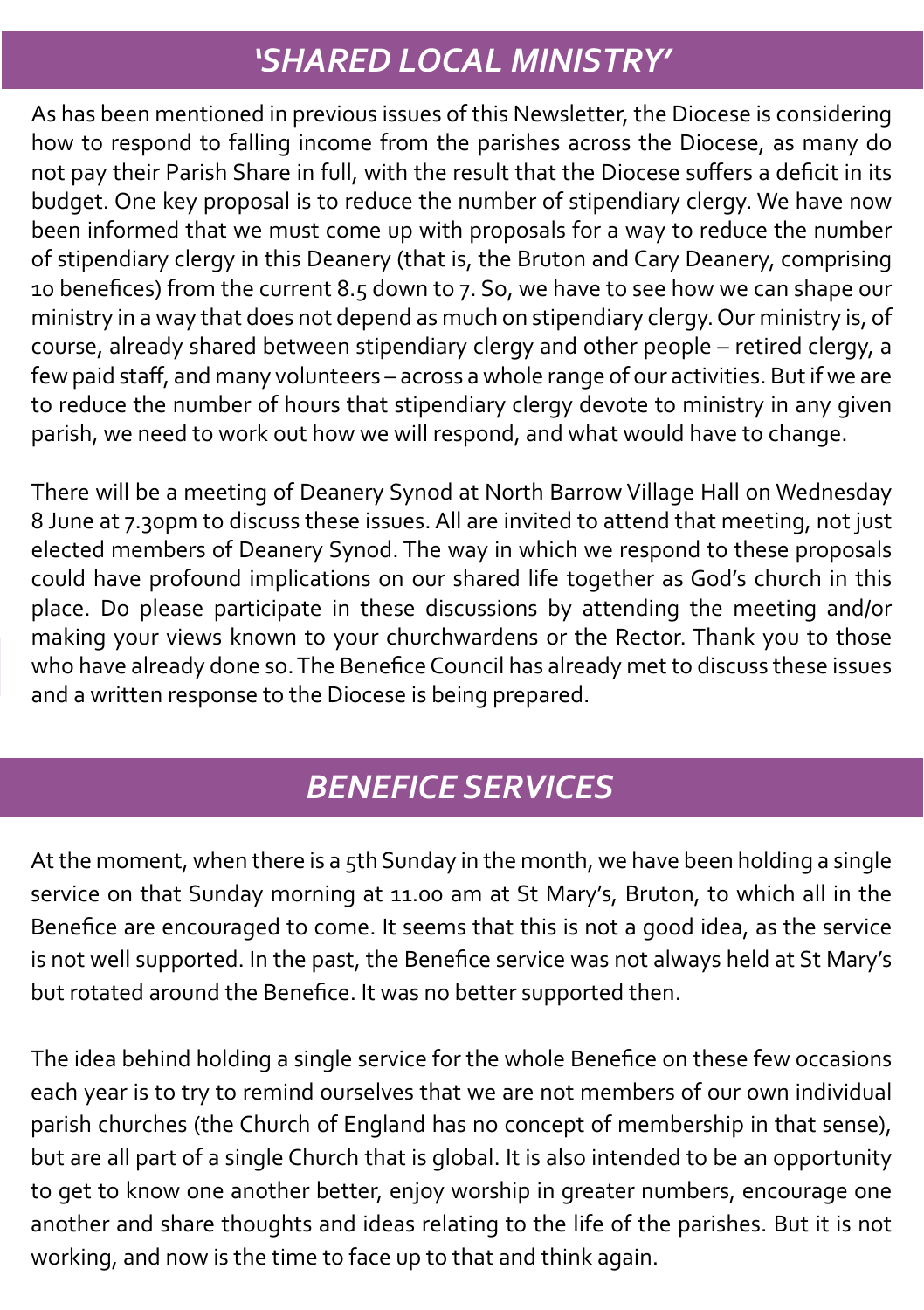So please consider why it is that you do not attend the regular 5th Sunday benefice service (if you are among the majority who do not come) and let the Rector (or your churchwardens) know.

There are of course many possible reasons – the time of the service, the need for transport, the style of the service. But possibly (probably?) a major reason, if you are one of those who does not come, is that you only like to attend church in your 'own' church. This sense of belonging to our local parish church lies at the heart of Anglicanism, especially in rural areas; the support we give to our local parish church is why it still exists and why it survives through times of adversity. It is a good thing.

Yet an unwillingness to worship other than in our preferred place, at our preferred time and in our preferred way jeopardises our unity and we risk becoming isolated. Also, it is likely (though of course not inevitable – see above in relation to Shared Local Ministry) that the number of services we will be able to offer across the Benefice will reduce in the future if our congregations continue to reduce in size and if the number of clergy reduces, as is proposed. If we only attend church when there is a service in our 'own' church, or a service of a style that we prefer, then we will end up attending church less and less frequently. That jeopardises our faith.

So it is important that, as small and dispersed church communities, we come together once in a while in a way that is good, sustaining and encouraging. If the current practice of celebrating the Eucharist together at St Mary's does not achieve this (as it clearly doesn't), and simply moving the service around the Benefice does not work either (as it didn't in the past) then please think about what would do so, from your perspective, and let the Rector (or your churchwardens) know.

# *BRUTON FETE*

The planned Community Jubilee Fete in Bruton was cancelled due to an inability to secure enough of the necessary equipment and a shortage of stallholders and other helpers. We are now planning to put together a fete to be held on 16 July, so please make a note of that date and consider whether you are able to help in any way.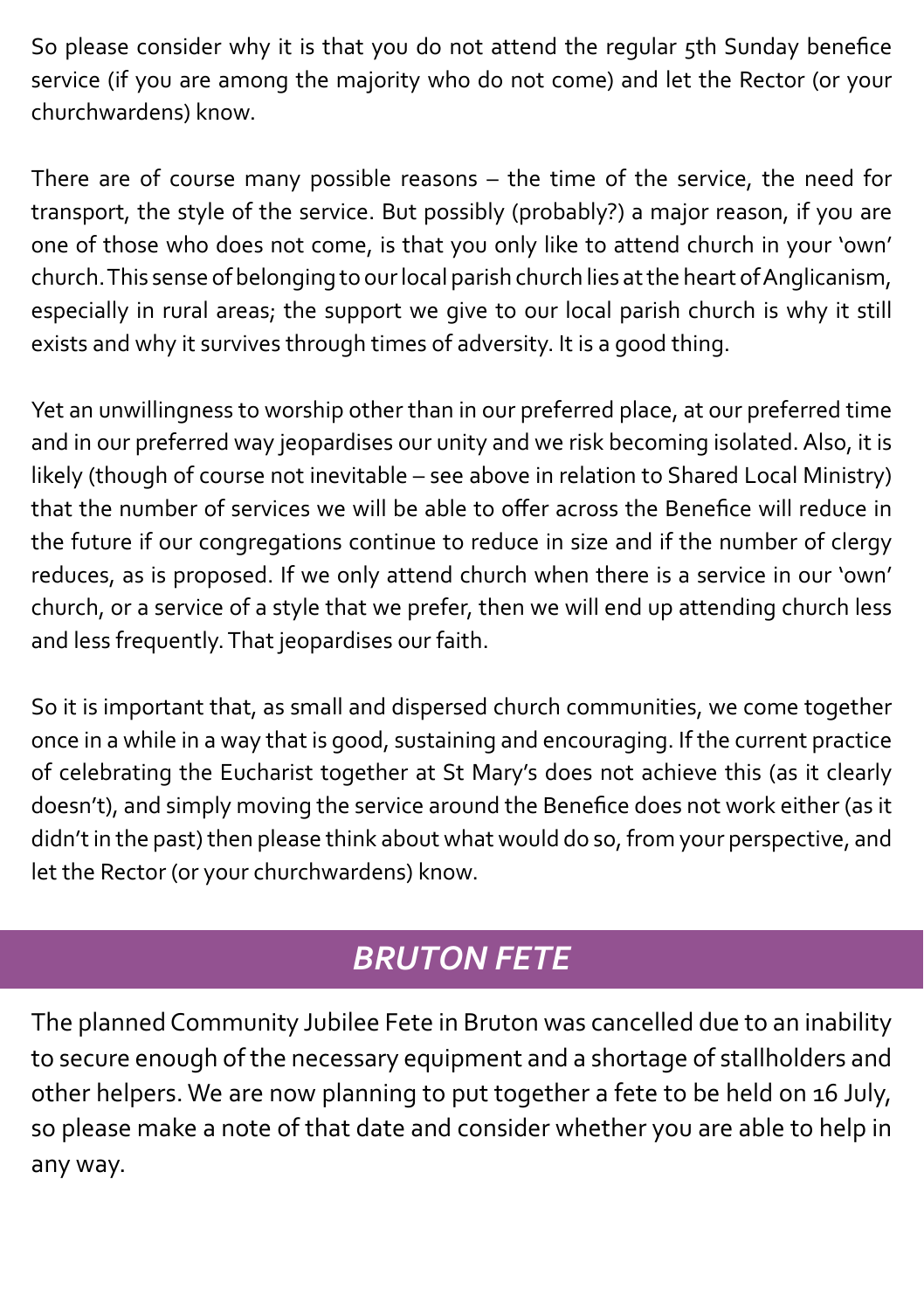### *DIARY DATES*

- 8 June Open meeting of Deanery Synod, North Barrow Village Hall at 7.30 pm
- 9 June Moviola at St Peter's, Shepton Montague at 7.30 pm
- 10 June Gregory Steward in concert at St Mary's Bruton at 7.30 pm
- 11 June Bo Lee and Workman exhibition at St Peter's, Redlynch closes
- 13 June 'Humbler faith, bigger God' discussion group begins at 6.00 pm, venue tbc
- 14 June Archdeacon's Visitations, All Saints, Castle Cary at 7.00 pm
- 16 June– Corpus Christi Eucharist, St Mary's, Bruton at 6.30 pm
- 18 June– wedding, St Mary's, Bruton at 12.00 noon
- 25 June wedding, St Mary's, Bruton at 1.00 pm
- 26 June baptism, St Mary's, Bruton at 1.00 pm

# *CONTACT*

Rev'd Jonathan Evans, Rector 8 Wellesley Green, Bruton, BA10 0DU Tel: 01749 812775 email: rector@stmarysbruton.org

Benefice Office Plox House Silver Street, Bruton, BA10 0ED Tel: 01749 813080 email: benefice@stmarysbruton.org